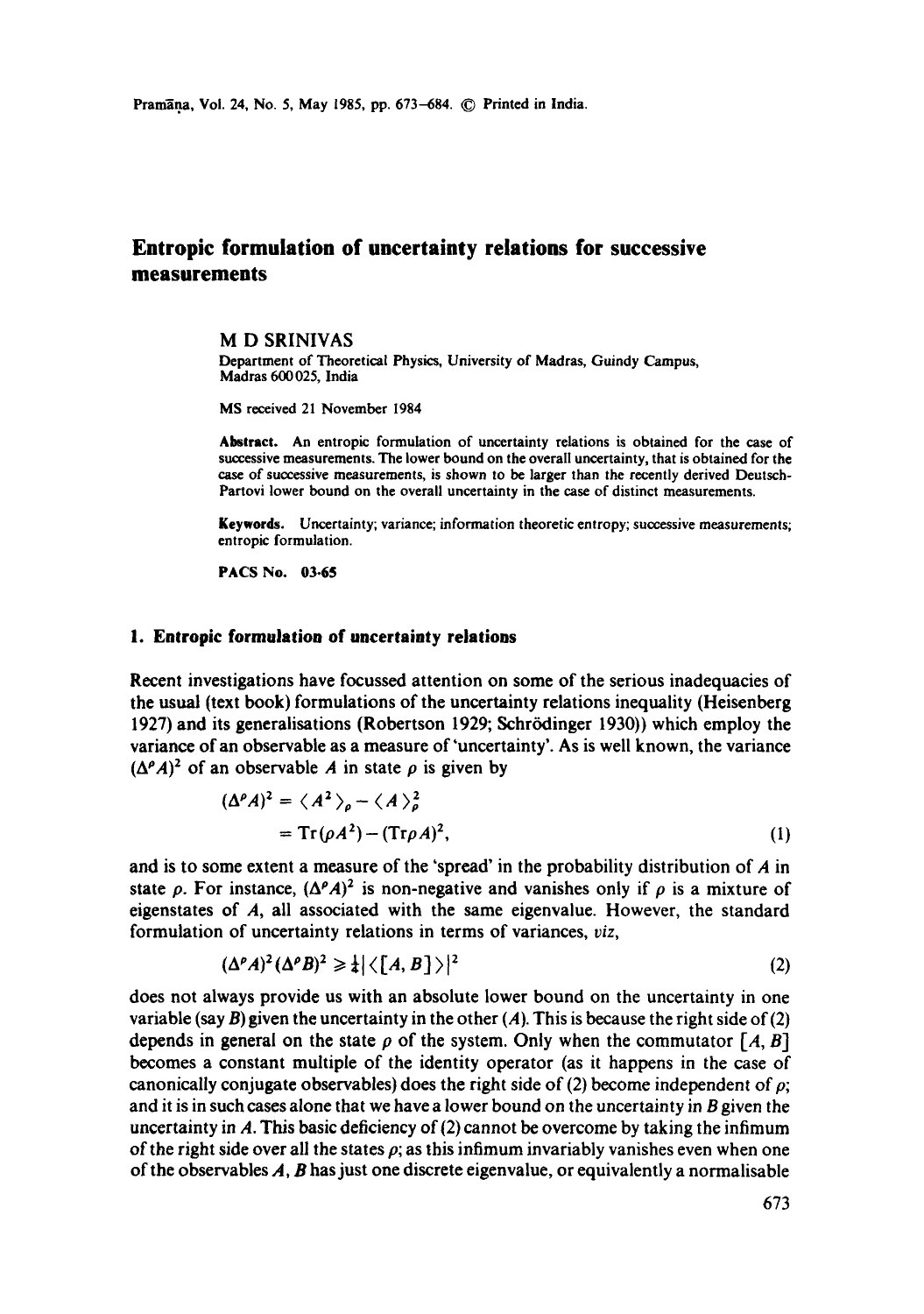eigenvector. Thus, except for the case of canonically conjugate observables, the standard formulation of uncertainty relation seems to be totally ineffective in providing an estimate of the uncertainty in one observable, given the uncertainty in the other.

Recently Deutsch (1983) highlighted the above and other inadequacies of the standard formulation (2) of the uncertainty relation. He has further argued that for an observable with a purely discrete spectrum the variance is not an appropriate measure of the uncertainty or the 'spread' in its probability distribution. If  $A$  is an observable with a purely discrete spectrum and has the following spectral resolution

$$
A = \sum_{i} a_i P^A(a_i), \tag{3}
$$

where  ${a_i}$  are the eigenvalues and  ${P<sup>A</sup>(a_i)}$  the associated eigenprojectors, then the variance given by

$$
(\Delta^{\rho} A)^2 = \sum_i a_i^2 \operatorname{Tr} (\rho P^A(a_i)) - \left\{ \sum_i a_i \operatorname{Tr} (\rho P^A(a_i)) \right\}^2, \tag{4}
$$

depends also on the eigenvalues  $\{a_i\}$  apart from the probability distribution of A in state  $\rho$  given by

$$
\Pr_{A}^{\rho}(a_{i}) = \text{Tr}[\rho P^{\mathcal{A}}(a_{i})]. \tag{5}
$$

Deutsch therefore argued that the appropriate measure of the 'spread' in the probability distribution such as (5) is not the variance (4) (which depends also on irrelevant factors such as the eigenvalues) but the well-known information-theoretic entropy (Khinchin 1957) of the distribution (5), defined by

$$
S^{\rho}(A) = -\sum_{i} \Pr_{A}^{\rho}(a_{i}) \log \Pr_{A}^{\rho}(a_{i}), \qquad (6)
$$

where it is always assumed that  $0 \log 0 = 0$ . As is well known  $S^{\rho}(A)$  is non-negative and vanishes only if the probability distribution of A in state  $\rho$  reduces to the deterministic case

$$
\Pr_{A}^{\rho}(a_{i}) = \delta_{ij} \tag{7}
$$

for some *j*, which happens only if  $\rho$  is a mixture of eigenstates of A all associated with the same eigenvalue. In fact it is a basic result of information theory (Khinchin 1957) that whenever we have a discrete probability distribution, the entropy  $S<sup>\rho</sup>(A)$  given by (6) is an appropriate measure of the 'spread' in the probability distribution (5) of A in state  $\rho$ and thus of the uncertainty in the outcomes of an A-measurement performed on an ensemble of systems in state  $\rho$ . This (information-theoretic) entropy  $S^{\rho}(A)$  of A in state  $\rho$  is sometimes referred to as the A-entropy (Ingarden 1976; Grabowski 1978a, b) perhaps to distinguish it from the more familiar Von Neumann or the thermodynamic entropy  $S(\rho)$  of state  $\rho$  (Von Neumann 1955; Wehrl 1978; see also Lindblad 1973) given by

$$
S(\rho) = -\operatorname{Tr}(\rho \log \rho). \tag{8}
$$

As is well known  $S(\rho)$  (as contrasted with  $S^{\rho}(A)$ ) is a characteristic of the state  $\rho$  alone, and is in fact a measure of the extent to which  $\rho$  is 'mixed' or 'chaotic' (Wehrl 1974).

Deutsch has argued that instead of (2) a more appropriate formulation of the uncertainty relation should be sought in the form

$$
S^{\rho}(A) + S^{\rho}(B) \geq u(A, B), \tag{9}
$$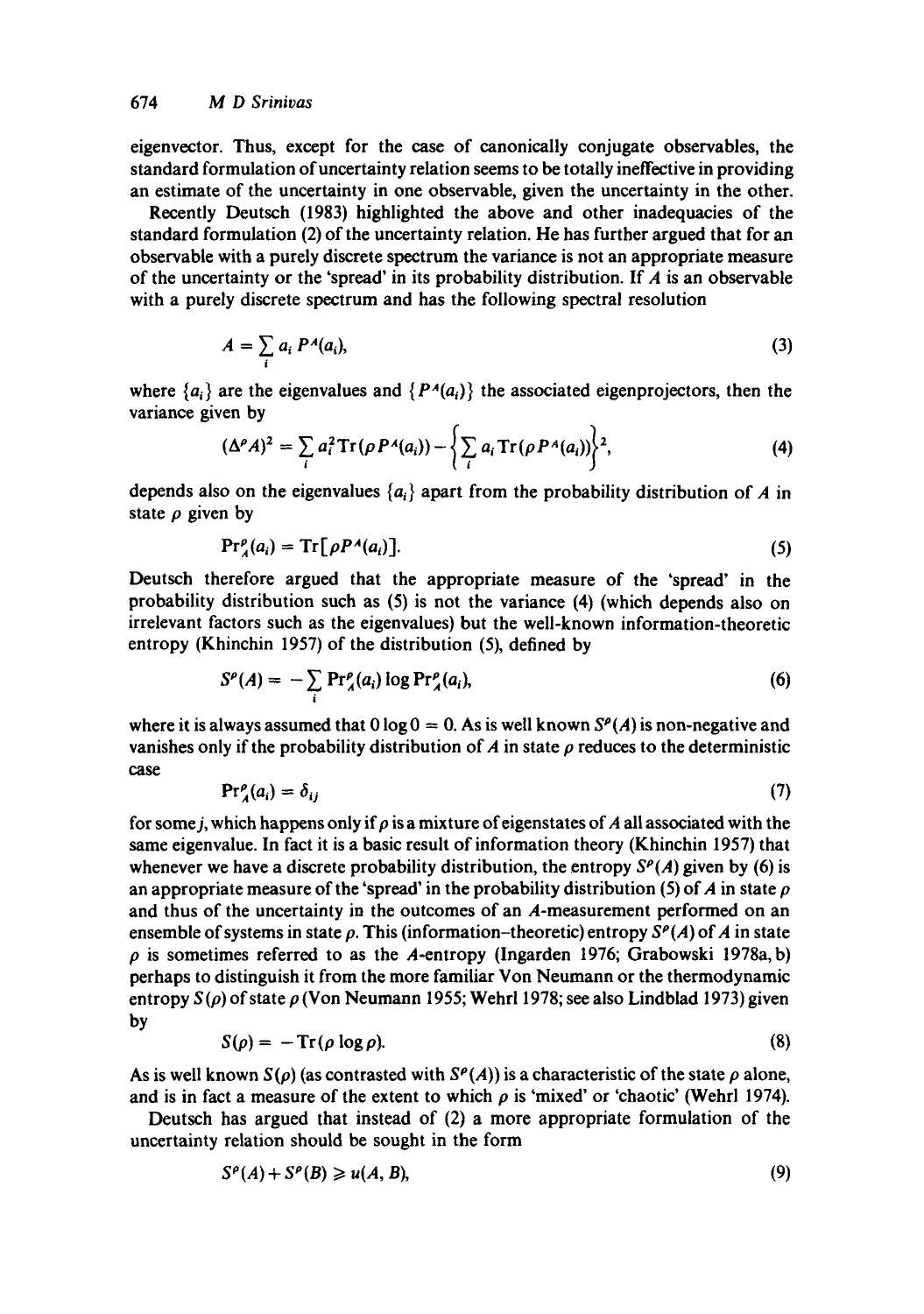where *u(A, B)* is a non-negative number *independent* of the state p. Clearly a relation of the form (9) would always provide us with a lower bound on the uncertainty (or now the entropy) of B given the uncertainty (or entropy) of A. Deutsch also stipulated that  $u(A, B)$  should vanish only if the observables A, B are such that both the entropies  $S<sup>\rho</sup>(A)$ and  $S^{\rho}(B)$  can be made arbitrarily small at the same time, which happens essentially only when A and B have a common eigenvector. Deutsch also succeeded in deriving such an uncertainty relation in the 'entropic form' (9) for the case when the observables A, B have a purely discrete and non-degenerate spectrum. This was extended by Partovi (1983) so as to include cases with degeneracies also.

In order to state the Deutsch-Partovi uncertainty relation, let us consider two observables A, B with purely discrete spectra, and the following spectral resolutions

$$
A = \sum_{i} a_i P^A(a_i), \qquad (10a)
$$

$$
B = \sum_{j} b_j P^B(b_j). \tag{10b}
$$

The associated entropies are given by

$$
S^{\rho}(A) = -\sum_{i} \text{Tr}(\rho P^A(a_i)) \log \text{Tr}(\rho P^A(a_i)), \qquad (11a)
$$

$$
S^{\rho}(B) = -\sum_{j} \text{Tr}(\rho P^{B}(b_{j})) \log \text{Tr}(\rho P^{B}(b_{j})). \qquad (11b)
$$

Then we have the Deutsch-Partovi uncertainty relation

$$
S^{\rho}(A) + S^{\rho}(B) \ge 2 \log \frac{2}{\sup_{i,j} \| P^A(a_i) + P^B(b_j) \|}
$$
 (12)

where  $\|\cdot\|$  denotes the operator norm. Since,

 $||P^A(a_i) + P^B(b_i)|| \leq 2$ 

the right side of (12) is clearly non-negative and vanishes only if

$$
\sup_{i,j} \|P^A(a_i) + P^B(b_j)\| = 2,
$$

which happens essentially only when  $A$ ,  $B$  have a common eigenvector. For the particular case when the spectra of  $A$ ,  $B$  are totally non-degenerate, so that (10a, b) become

$$
A = \sum_{i} a_i |a_i\rangle \langle a_i|, \tag{13a}
$$

$$
B = \sum_{j} b_j |b_j\rangle \langle b_j|, \tag{13b}
$$

the uncertainty relation **(12)** reduces to the following original form derived by Deutsch

$$
S^{\rho}(A) + S^{\rho}(B) \ge 2 \log \frac{2}{1 + \sup_{i,j} |\langle a_i | b_j \rangle|}.
$$
 (14)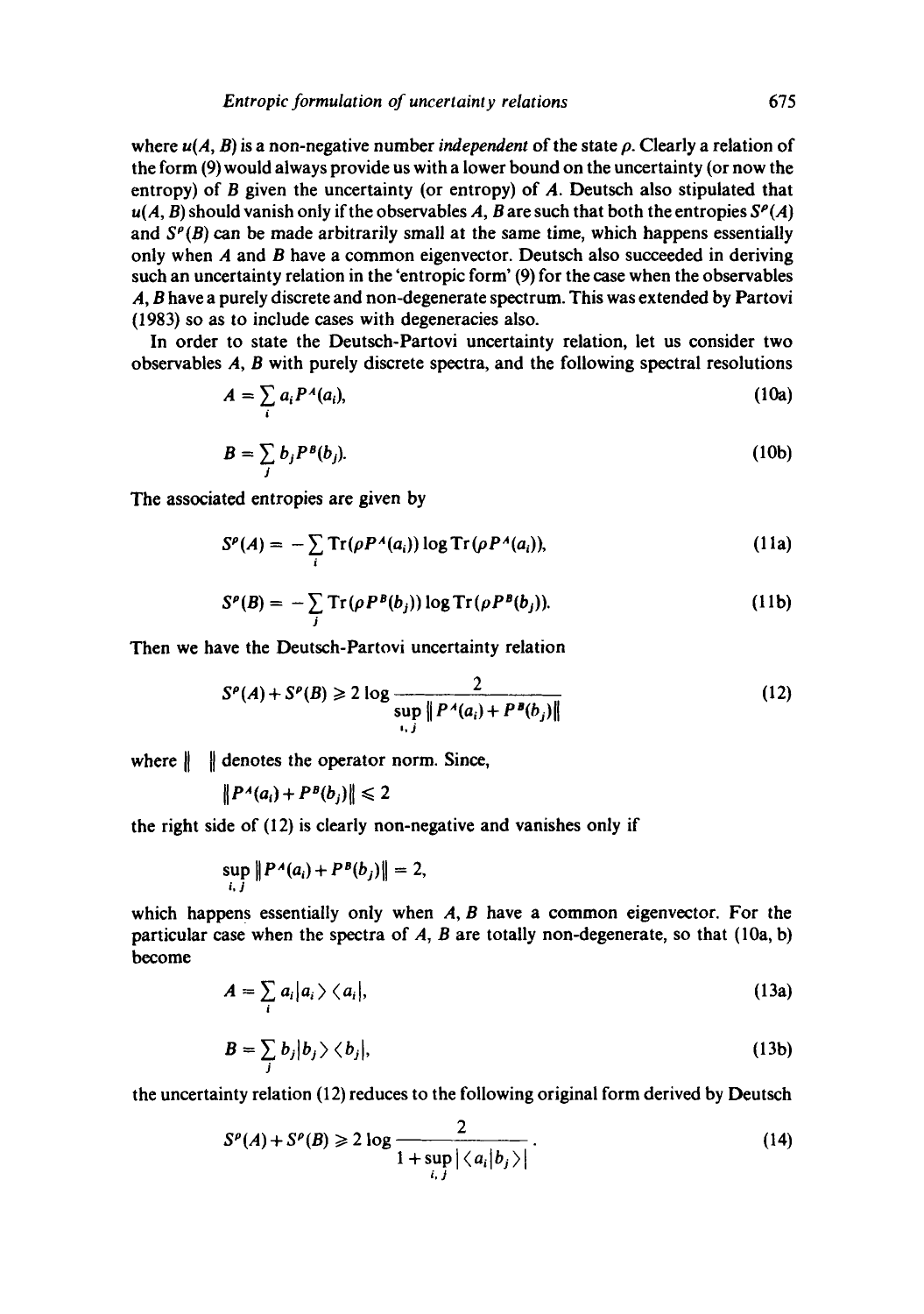It is indeed curious to note that while the Deutsch-Partovi relation (12) which has been recently derived, is valid only for observables with purely discrete spectra, an entropic formulation of the position-momentum (and even angle-angular momentum) uncertainty relation is already available in literature--though it has not been generally taken note of and has thus been overlooked even by Deutsch and Partovi. For a particle in one-dimension characterised by the wave function  $\psi(x)$ , this entropic form of the position-momentum (or more correctly the position- wave number) uncertainty relation is usually written as

$$
-\int_{-\infty}^{\infty} |\psi(x)|^2 \log |\psi(x)|^2 dx - \int_{-\infty}^{\infty} |\tilde{\psi}(k)|^2 \log |\tilde{\psi}(k)|^2 dk
$$
  
\n
$$
\geq 1 + \log \pi
$$
 (15)

where

$$
\tilde{\psi}(k) = \frac{1}{\sqrt{2\pi}} \int_{-\infty}^{\infty} \exp(-ikx) \psi(x) dx
$$
\n(16)

so that  $|\psi(k)|^2$  is the probability density that the particle has wave number k. It has recently been pointed out by Bialynicki-Birula (1984) that (15) was conjectured by Everett in his well known thesis of 1957 (Everett 1973) as also by Hirschman (1957) in the same year. It was proved in 1975 by Beckner (1975b) and independently by Bialynicki-Birula and Mycielski (1975) based on the estimation of the so-called  $(p, q)$ -norm of the Fourier transformation due to Beckner (1975a).

While (15) is mathematically valid, it is not physically meaningful because the quantities on the left side in (15) have both undefined physical dismensions. This relatively unsatisfactory feature is in fact a general feature common to all the usual definitions of entropy associated with a continuous probability distribution. If a continuous random quantity  $X$  has (physical) dimension  $D$  then the associated probability density  $p(x)$  is not a pure number, but has dimension  $1/D$ . Thus the entropy of  $X$  which is usually defined in literature on information theory (McElice 1977) by

$$
S(X) = -\int p(x) \log p(x) dx \tag{17}
$$

is not physically meaningful, as it has the inadmissible 'dimension'  $log D$ . This unsatisfactory feature of the entropy of a continuous random variable persists even if one uses some of the other measures of entropy discussed in literature such as the one due to Renyi (1961). However we can easily arrive at a physically meaningful measure of the uncertainty of a continuous random variable by considering the exponential of the entropy  $S(X)$ . This quantity called the exponential entropy  $E(X)$  (Padma 1984), and given by

$$
E(X) = \exp S(X) = \exp \{-\int p(x) \log p(x) dx\}
$$
 (18)

is clearly physically meaningful and has the same physical dimension  $D$  as the random quantity X. Further since  $E(X)$  is a monotonic function of  $S(X)$ , it is thus as good a measure of the uncertainty in X as  $S(X)$  is taken to be. The quantity  $E(X)$  can be defined as the exponential of  $S(X)$  for a discrete random variable also, but in this case both  $S(X)$ and  $E(X)$  are pure dimensionless numbers. It may also be noted that while we have  $E(X) \ge 1$  for a discrete random variable (because  $S(X) \ge 0$ ), we only have  $E(X) \ge 0$  for a continuous random variable, since  $S(X)$  given by (17) is not non-negative in general.

We are now in a position to give a physically meaningful formulation of the positionmomentum uncertainty relation in the (exponential) entropic form. If  $E^{\rho}(Q)$ ,  $E^{\rho}(K)$  and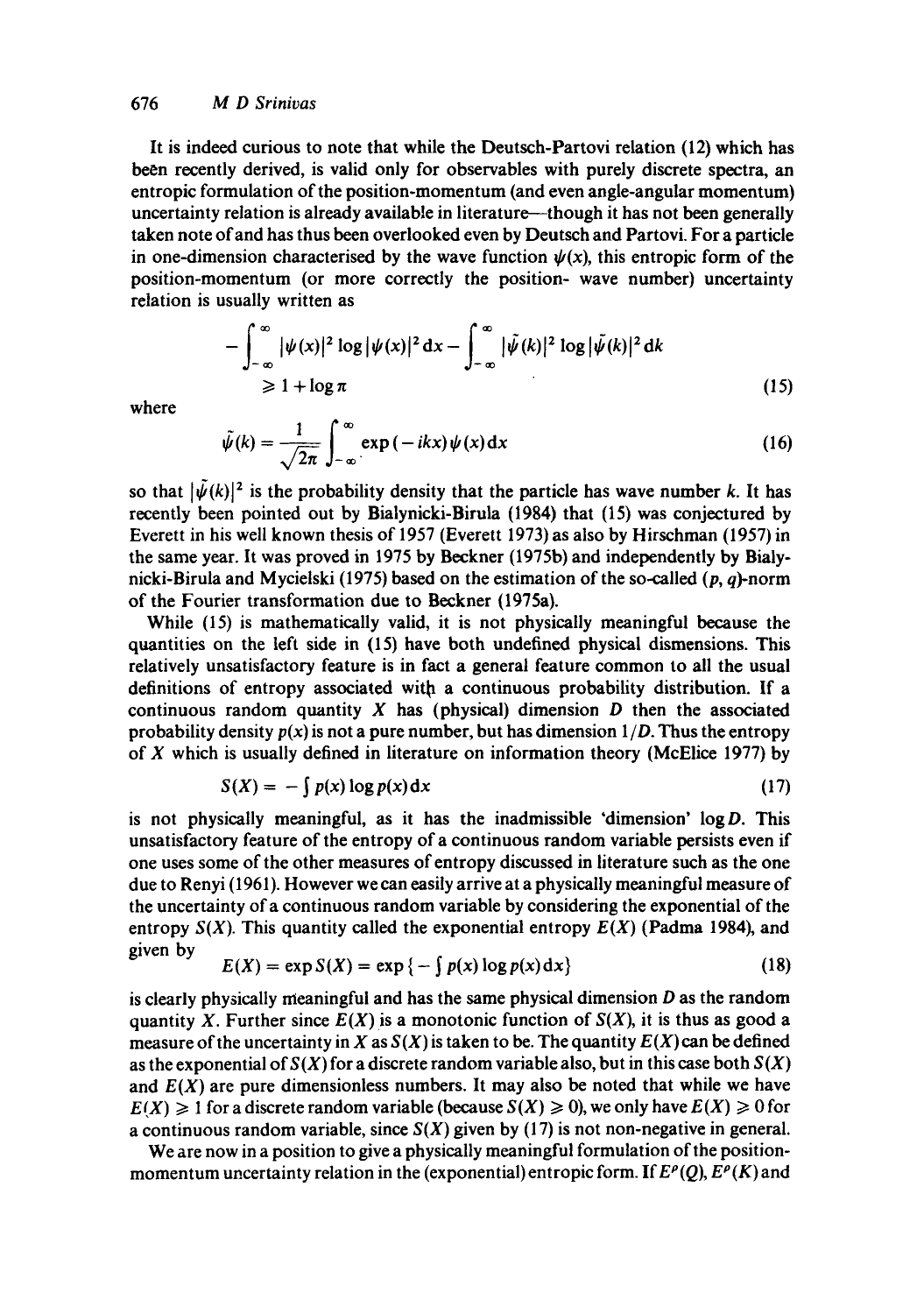$E^{\rho}(P)$  are the exponential entropies (in state  $\rho$ ) of position, wavenumber and momentum respectively, which are defined in terms of the appropriate probability densities as in (18), then from (15) we can clearly deduce that

$$
E^{\rho}(Q)E^{\rho}(K) \geqslant \pi e \tag{19}
$$

and since it can easily be seen that

$$
E^{\rho}(P) = \hbar E^{\rho}(K) \tag{20}
$$

we finally get the required uncertainty relation (Padma 1984):

$$
E^{\rho}(Q)E^{\rho}(P) \geqslant \hbar \pi e. \tag{21}
$$

Unlike (15), the relations (19)-(21) are all physically meaningful as the quantities  $E^{\rho}(Q)$ ,  $E^{\rho}(K)$  and  $E^{\rho}(P)$  have the dimensions of Q, K and P respectively, and both sides of these equations have meaningful and matching physical dimensions.

Since all that goes into the proof of (21) or of (15) are certain basic results of the Fourier transform theory, the uncertainty relations (21) can indeed be shown to be valid for any pair of canonically conjugate observables (satisfying the Weyl form of ccR). An equally important result, which was demonstrated by Everett in 1957 itself (Everett 1973), is that (21) is stronger than the conventional Heisenberg relation

$$
(\Delta^{\rho}Q)(\Delta^{\rho}P) \geqslant \hbar/2 \tag{22}
$$

This can be easily seen by considering the inequalities

$$
\Delta^{\rho} Q \geqslant \frac{1}{(2\pi e)^{1/2}} E^{\rho}(Q) \tag{23a}
$$

$$
\Delta^{\rho} P \geqslant \frac{1}{(2\pi e)^{1/2}} E^{\rho}(P) \tag{23b}
$$

which are in fact true of any continuous probability density defined on the whole real line (McElice 1977). From (23a,b) and (21) we get the inequality

$$
(\Delta^{\rho} Q)(\Delta^{\rho} P) \geq \frac{1}{2\pi e} E^{\rho} (Q) E^{\rho} (P) \geq \hbar/2
$$
 (24)

thus showing that the entropic form of the uncertainty relation for canonically conjugate variables (21), is indeed stronger than the conventional variance form (22).

We thus see that an entropic formulation of the uncertainty relation is available for any arbitrary pair of observables with discrete spectra and also for canonically conjugate observables; and in both cases the entropic form of the uncertainty relation is superior to the standard form involving variances. The problem that still remains is one of extending the entropic formulation to the case of arbitrary self-adjoint operators, and this does not appear straightforward. In fact for the case of observables with continuous spectra, the notion ofentropy itself is easily definable only if the spectrum is absolutely continuous (Grabowski 1978a). However it must be mentioned that the entropic formulation appears to be extendable even to those situations where we cannot characterise an observable by a self-adjoint operator but can still associate a probability distribution with it, as has been demonstrated by Bialynicki-Birula and Mycielski (1975) with their formulation of the angle-angular momentum uncertainty relation.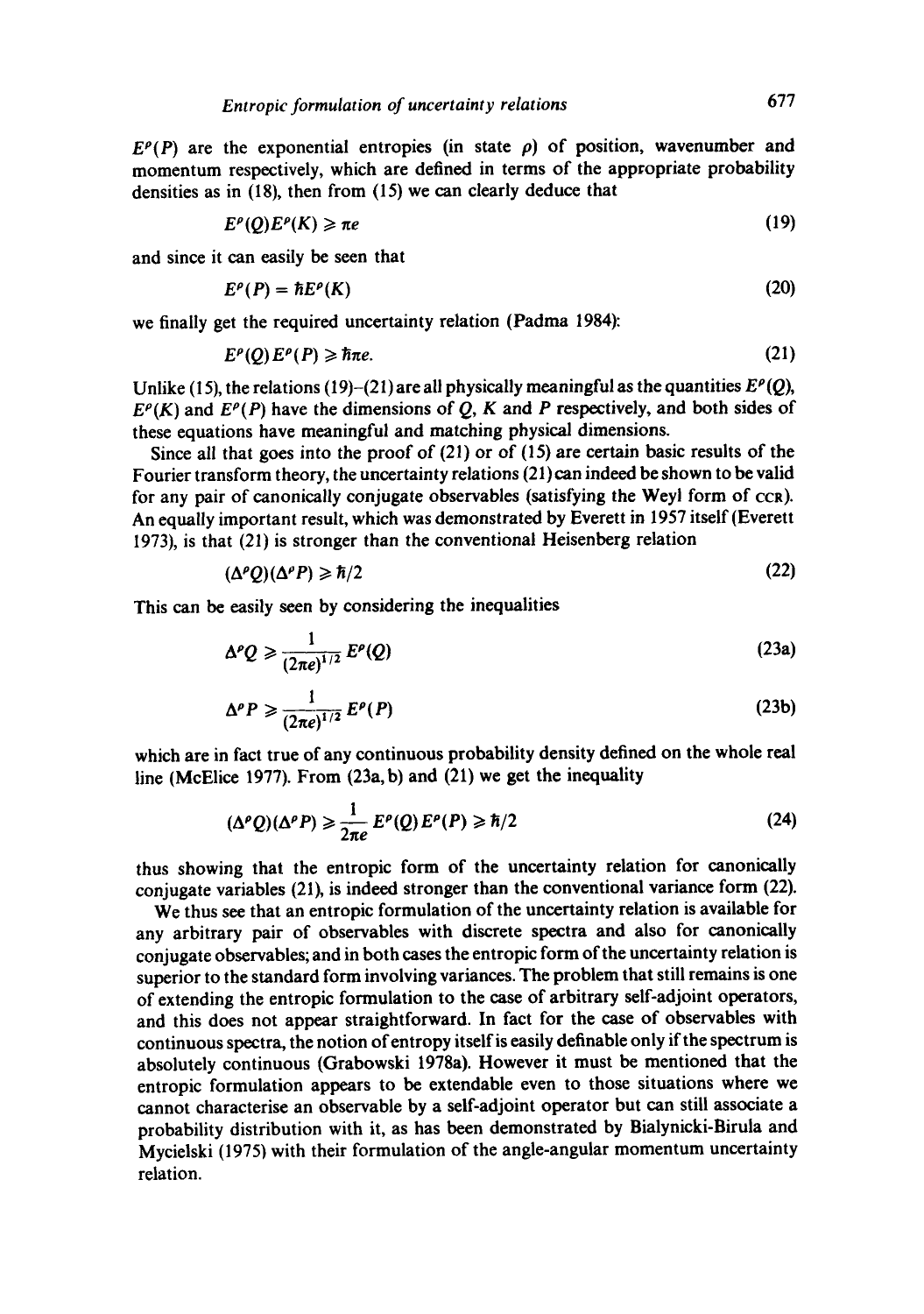### **2. Uncertainty relation for successive measurements**

One important feature which is common to the uncertainty relations in the variance form (2) and those in the entropic form (9), (12) is that they both refer to distinct measurements of A, B performed on different (though identically prepared) ensembles of systems in state  $\rho$ . This is clear from the fact that both the variance  $({\Delta}^{\rho} A)^2$  and the entropy  $S^{\rho}(A)$  refer to an experimental situation where an ensemble of systems in state  $\rho$ is subjected to a measurement of observable A with no other observation carried out prior to that. In the same way  $(\Delta^{\rho}B)$  and  $S^{\rho}(B)$  refer to an experimental situation where an ensemble of systems in state  $\rho$  is subjected to a B-measurement with no other observation carried out prior to that.\* Thus the uncertainty relations either in the form (2) or in the form (9), (12) clearly refer to distinct measurements of  $A$ ,  $B$  performed on *different* ensembles of systems in state  $\rho$  and hence they are sometimes referred to as the uncertainty relations for distinct measurements (Gnanapragasam and Srinivas 1979).

In order to give content to the various remarks which are often made in the context of uncertainty relations concerning the interference of a measurement of one observable A on the outcomes of another measurement of observable B, one will have to consider an entirely different experimental situation where the *same* ensemble of systems is subjected to successive measurements, that of  $A$  followed by that of  $B$ . An uncertainty relation in the variance form, for such successive measurements was derived by Gnanapragasam and Srinivas (1979)and may be briefly recalled here. If the observables A, B have pure discrete spectra and the associated spectral resolutions are given by (10a, b), then the joint probability  $Pr_{AB}^{\rho}(a_i, b_j)$  that when the sequence of measurements A, B are performed on an ensemble systems in state  $\rho$ , the value  $a_i$  results in the A-measurement and the value  $b_i$  results in the succeeding B-measurement, is given by the Wigner formula (Wigner 1963; Srinivas 1975)

$$
Pr_{A,B}^{\rho}(a_i, b_j) = Tr(P^{B}(b_j)P^{A}(a_i)\rho P^{A}(a_i)P^{B}(b_j)).
$$
\n(25)

The above expression for joint probability is a direct consequence of the collapse postulate or the projection postulate due to Von Neumann (1955) and Liiders (1951) which fixes the state of a system after the measurement of an observable with a purely discrete spectrum, such as  $A$  in (10a). It is the above joint probability (25) which will have to be employed in evaluating the variances  $({\Delta}^{\rho} A)^2_{A,B}$  and  $({\Delta}^{\rho} B)^2_{A,B}$  of the A-measurement and the B-measurement respectively, when an ensemble of systems in state  $\rho$  is subjected to a sequence of measurements A, B in that order. Thus we have

$$
(\Delta^{\rho} A)^2_{A,B} = \sum_{i,j} a_i^2 \Pr^{\rho}_{A,B}(a_i, b_j) - \left\{ \sum_{i,j} a_i \Pr^{\rho}_{A,B}(a_i, b_j) \right\}^2
$$
 (26a)

$$
(\Delta^{\rho}B)^{2}_{A,B} = \sum_{i,j} b_{j}^{2} \Pr^{P}_{A,B}(a_{i}, b_{j}) - \left\{ \sum_{i,j} b_{j} \Pr^{P}_{A,B}(a_{i}, b_{j}) \right\}^{2}
$$
 (26b)

While the variance  $({\Delta}^{\rho} A)^{2}_{A,R}$  given by (26a) turns out to be the same as  $({\Delta}^{\rho} A)^{2}$  given by (1), the variance  $({\Delta}^{\rho}B)^2_{AB}$  is in general different from  $({\Delta}^{\rho}B)^2$  given by

$$
(\Delta^{\rho}B)^2 = \operatorname{Tr}\left(\rho B^2\right) - \left\{\operatorname{Tr}\left(\rho B\right)\right\}^2\tag{29}
$$

<sup>\*</sup> Here and in what follows we take the observables A, B as being represented in the Heisenberg picture so that all time evolution, in time intervals where no measurements are made, is carried by the observables themselves.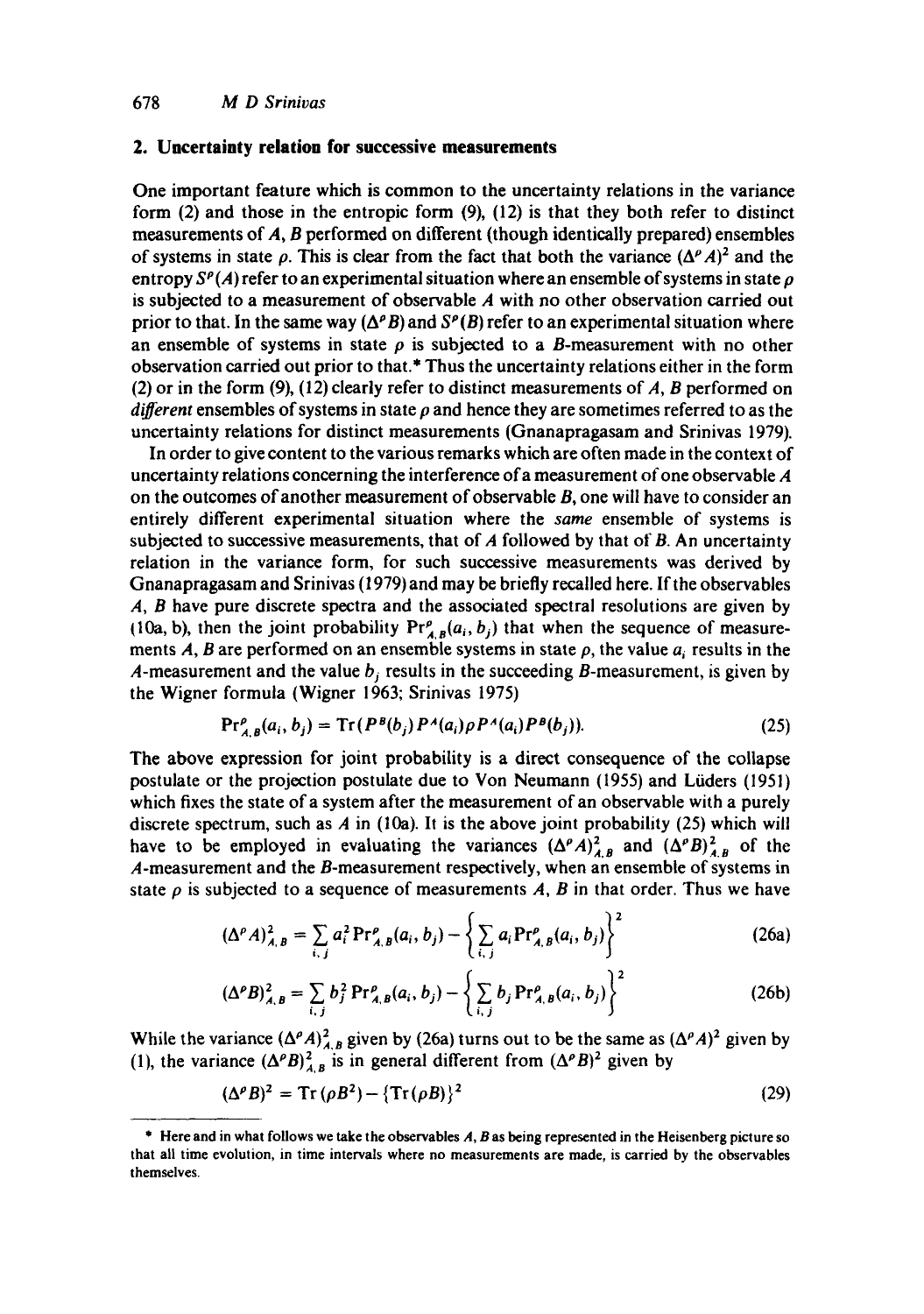In fact it can easily be seen from (26b) that

$$
(\Delta^{\rho}B)^{2}_{A,B} = \text{Tr}\left[\varepsilon^{A}(\rho)B^{2}\right] - \left[\text{Tr}\left(\varepsilon^{A}(\rho)B\right)\right]^{2}
$$
\n(30)

where the density operator  $\varepsilon^A(\rho)$  is given by

$$
\varepsilon^{A}(\rho) = \sum_{i} P^{A}(a_{i}) \rho P^{A}(a_{i}). \qquad (31)
$$

This difference between  $({\Delta}^{\rho}B)^2_{A,B}$  and  $({\Delta}^{\rho}B)^2$  is merely a manifestation of the well known 'quantum interference of probabilities' (de Broglie 1948; Srinivas 1975) as the former  $[(\Delta^{\rho}B)^{2}_{AB}]$  refers to the variance in the outcomes of B-measurement when an ensemble of systems in state  $\rho$  is subjected to the sequence of measurements A, B, while the latter  $[(\Delta^{\rho}B)^{2}]$  refers to the variance in the outcomes of B-measurement performed on an ensemble of systems in state  $\rho$  when no other observations are performed prior to the B-measurement.

The uncertainty relation for successive measurements in the usual variance form can be derived straightaway by considering the following standard inequality

$$
\left\{\sum_{i,j} a_i^2 p_{ij} - \left(\sum_{i,j} a_i p_{ij}\right)^2\right\} \times \left\{\sum_{i,j} b_j^2 p_{ij} - \left(\sum_{i,j} b_j p_{ij}\right)^2\right\}
$$
\n
$$
\geq \left|\left\{\sum_{i,j} a_i b_j p_{ij} - \left(\sum_{i,j} a_i p_{ij}\right) \left(\sum_{i,j} b_j p_{ij}\right)\right\}\right|^2\right\}
$$
\n(32)

which is valid for any probability distribution<sup>\*</sup>  $p_{ij}$  (i.e. satisfying  $0 \leq p_{ij} \leq 1$  and  $\sum_{i,j} p_{ij} = 1$ ). If we now substitute the joint probability (25) in place of  $p_{ij}$  in (32) we get the following uncertainty relation (Gnanapragasam and Srinivas 1979):

$$
(\Delta^{\rho}A)^{2}_{A,B}(\Delta^{\rho}B)^{2}_{A,B} \geqslant |\langle A\varepsilon^{A}(B)\rangle_{\rho} - \langle A \rangle_{\rho} \langle \varepsilon^{A}(B)\rangle_{\rho}|^{2}
$$
(33)

where

$$
\varepsilon^{A}(B) = \sum_{i} P_{i}^{A}(a_{i}) B P^{A}(a_{i}). \qquad (34)
$$

The above uncertainty relation for successive measurements (33), being formulated in terms of variances, suffers from the same limitations that were noted in  $\S1$  in connection with the standard uncertainty relation for distinct measurements (2). Further, since we are dealing with only observables with purely discrete spectra, the inadequacy of (33) is much more obvious and was noted in the same paper (Gnanapragasam and Srinivas 1979) where this relation was derived. The main problem with (33) is again that it does not provide a lower bound on the variance of B given the variance of A (in the case of successive measurements) as the infinum of the right side of (33) taken over all states  $\rho$ , vanishes *always* as the operators A and  $\varepsilon^A(B)$  commute. This is all the more unfortunate as one would have expected to learn from an uncertainty relation for successive measurements how a prior measurement of one observable say A influences the uncertainty in the outcomes of a following measurement of another observable B. As we shall see, the fault entirely lies with the choice of variance as the measure of uncertainty in (33); in fact there is an entropic formulation of the uncertainty

<sup>\*</sup> The inequality (32) is nothing but the standard inequality of classical probability theory, variance  $X$ variance  $Y \ge |\text{covariance } (X, Y)|^2$ , valid for any pair of random variables X, Y.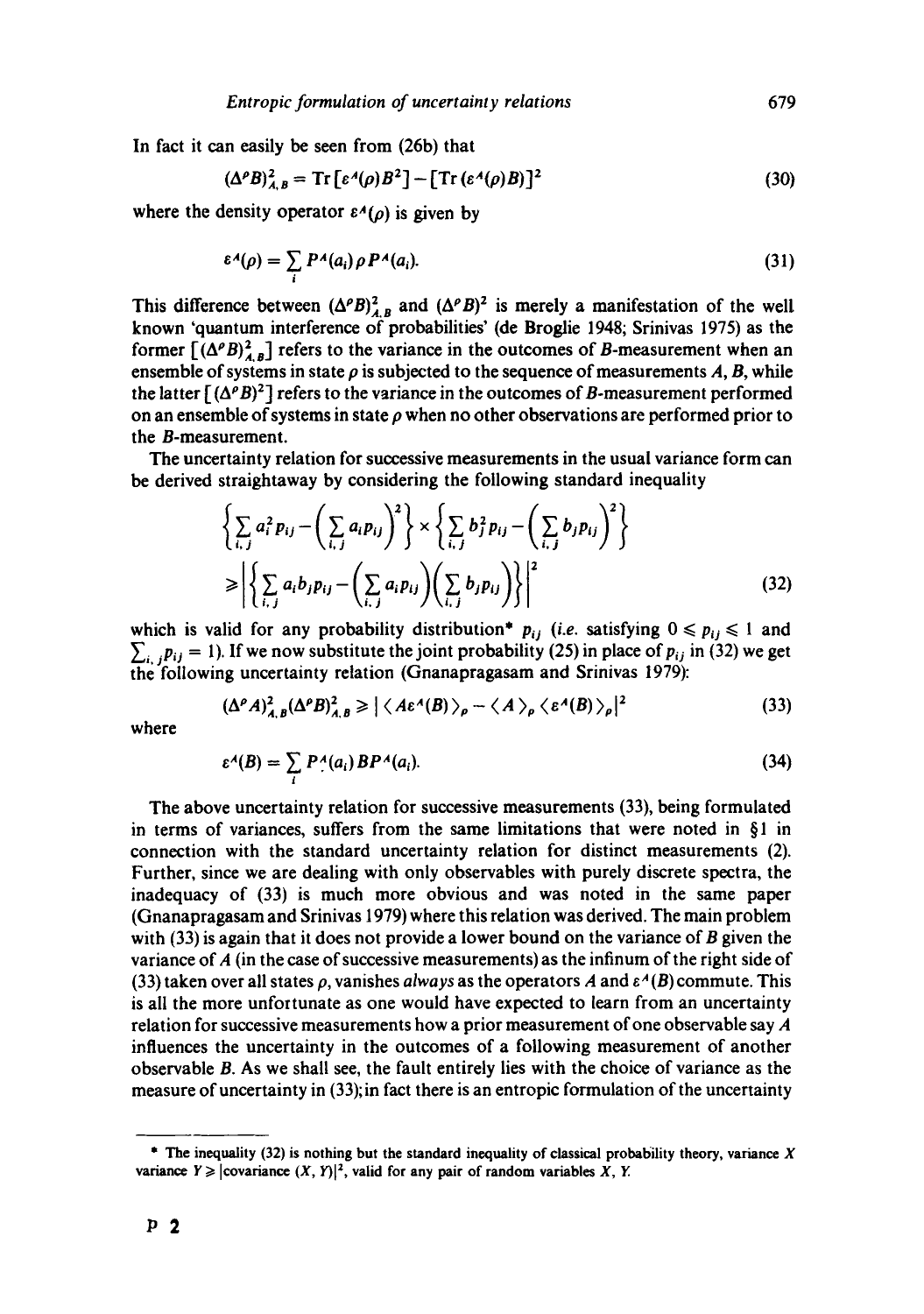relation for successive measurements which is free from the above defect and provides a clear estimate of the interference of one measurement on the uncertainty in the outcomes of the other.

We now introduce the entropies  $S_{A,B}^{\rho}(A)$ ,  $S_{A,B}^{\rho}(B)$  which give an appropriate measure of the uncertainty in the outcomes of an A-measurement and a B-measurement when an ensemble of systems in state  $\rho$  is subjected to the sequence of measurements A, B. Clearly these entropies (like the variances  $(26a, b)$ ) have to be evaluated in terms of the joint probability (25) which is appropriate for the given experimental situation. We therefore have

$$
S_{A,B}^{\rho}(A) = -\sum_{i} \left\{ \sum_{j} \Pr_{A,B}^{\rho}(a_i, b_j) \log \sum_{j} \Pr_{A,B}^{\rho}(a_i, b_j) \right\}
$$
(35a)

$$
S_{A,B}^{\rho}(B) = -\sum_{j} \left\{ \sum_{i} \Pr_{A,B}^{\rho}(a_i, b_j) \log \sum_{i} \Pr_{A,B}^{\rho}(a_i, b_j) \right\}.
$$
 (35b)

From the basic properties of the spectral projectors  $P<sup>A</sup>(a<sub>i</sub>)$ , viz,

$$
P^A(a_i)P^A(a_j) = \delta_{ij}P^A(a_i) \tag{36a}
$$

$$
\sum_{i} P^{A}(a_{i}) = I \tag{36b}
$$

where  $I$  is the identity operator, we can easily obtain the relation

$$
S_{A,B}^{\rho}(A) = S^{\rho}(A) = S^{\varepsilon^{A}(\rho)}(A) \tag{37}
$$

where  $S<sup>\rho</sup>(A)$  and  $\varepsilon<sup>A</sup>(\rho)$  are given by (11a) and (31) respectively. However, again because of the quantum interference of probabilities, the entropy  $S_{A,B}^{\rho}(B)$  is in general different from the entropy  $S^{\rho}(B)$  given by (11b), as they refer to different experimental situations. In fact from (35b) we can easily show that

$$
S_{A,B}^{\rho}(B) = S^{\varepsilon^A(\rho)}(B) \tag{38}
$$

so that  $S_{A,B}^{\rho}(B)$  and  $S^{\rho}(B)$  will coincide only for those states  $\rho$  which satisfy  $\varepsilon^{A}(\rho) = \rho$ .

At this stage, we can employ (37) and (38) together with the Deutsch-Partovi inequality (12) to obtain

$$
S_{A,B}^{\rho}(A) + S_{A,B}^{\rho}(B) = S^{\varepsilon^{A}(\rho)}(A) + S^{\varepsilon^{A}(\rho)}(B) \ge 2 \log \frac{2}{\sup_{i,j} \| P^A(a_i) + P^B(b_j) \|}.
$$
 (39)

This shows that the Deutsch-Partovi lower bound for the sum of uncertainties in the case of distinct measurements, is valid also for the case of successive measurements. However, while in the case of distinct measurements (of observables with discrete spectra) the lower bound given by the right side of  $(12)$  is indeed optimal, it is not so for the case of successive measurements. This should be obvious from the fact that unlike in (12), in the left side of (39) only states of the form  $\varepsilon^A(\rho)$  are involved. In fact we shall now obtain a much stronger inequality than (39) for the case of successive measurements thus showing that the interference of one measurement on the other does indeed contribute to an 'overall increase in uncertainty'.

For this purpose we consider the joint entropy  $S_{A,B}^{\rho}(A, B)$  of the observables A, B, when they are successively measured, in that order on an ensemble of systems in state  $\rho$ .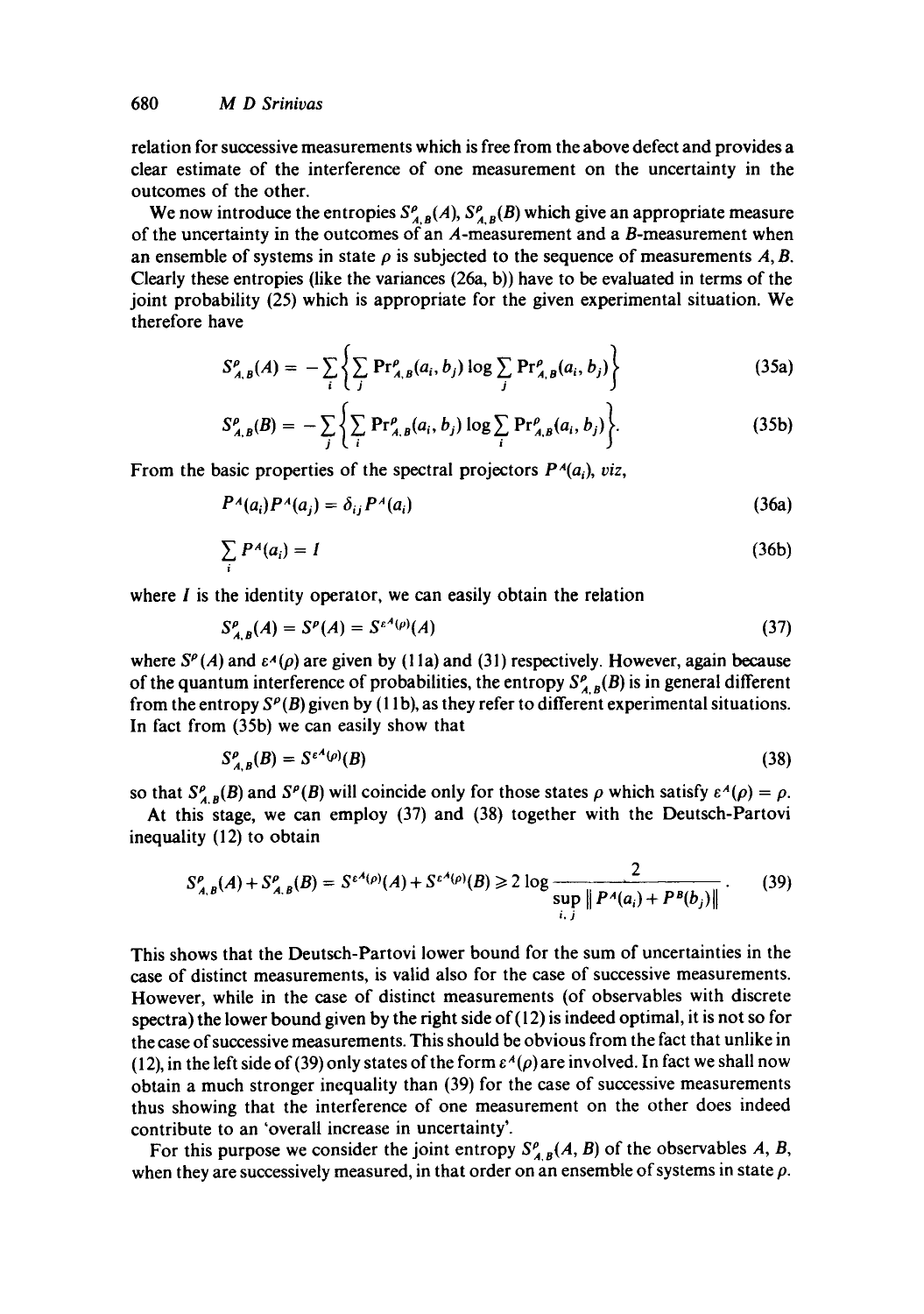Clearly  $S_{A,B}^{\rho}(A, B)$  should be defined in terms of the joint probability (25) as (Srinivas 1978)

$$
S_{A,B}^{\rho}(A,B) = -\sum_{i,j} \Pr_{A,B}^{\rho}(a_i,b_j) \log \Pr_{A,B}^{\rho}(a_i,b_j)
$$
 (40)

If we now employ the standard inequality

$$
-\sum_{i}\left(\sum_{j}p_{ij}\log\sum_{j}p_{ij}\right)-\sum_{j}\left(\sum_{i}p_{ij}\log\sum_{i}p_{ij}\right)\geq -\sum_{i,j}p_{ij}\log p_{ij}
$$
(41)

which is valid for any probability distribution\*  $p_{ij}$ , and if we substitute the joint probability (25) in place of  $p_{ij}$  in (41), then we get the inequality

$$
S_{A,B}^{\rho}(A) + S_{A,B}^{\rho}(B) \ge S_{A,B}^{\rho}(A,B)
$$
\n(42)

which was noted sometime ago in the context of quantum information theory (Srinivas 1978). Further if we note that

$$
\Pr_{A,B}^{\rho}(a_i,b_j)=\mathrm{Tr}\left(\rho\,P^A(a_i)P^B(b_j)P^A(a_i)\right)\leqslant\left\|P^A(a_i)P^B(b_j)P^A(a_i)\right\|\qquad(43)
$$

which follows from the fact that the density operator is of trace-norm one, then we can deduce from (41)-(43) the inequality

$$
S_{A,B}^{\rho}(A) + S_{A,B}^{\rho}(B) \ge \log \left\{ \sup_{i,j} \| P^A(a_i) P^B(b_j) P^A(a_i) \| \right\}^{-1}.
$$
 (44)

Relation (44) is the desired uncertainty relation for successive measurements in the entropic form. To see that (44) is indeed stronger than (39) let us note the following inequality

$$
4\|PQP\| \leqslant \|P+Q\|^2\tag{45}
$$

which is valid for any pair of projection operators<sup>\*\*</sup> P, Q. We therefore have

$$
\log \frac{1}{\|PQP\|} \ge 2 \log \frac{2}{\|P+Q\|} \tag{46}
$$

so that

$$
S_{A,B}^{\rho}(A) + S_{A,B}^{\rho}(B) \ge \log \left\{ \frac{1}{\sup_{i,j} \| P^A(a_i) P^B(b_j) P^A(a_j) \|} \right\}
$$
  
 
$$
\ge 2 \log \left\{ \frac{2}{\sup_{i,j} \| P^A(a_i) + P^B(b_j) \|} \right\}
$$
 (47)

 $2 || PQ || = || PQ + PQ || = || P(Q + PQ) ||$  $\leq$   $||Q + PQ|| = ||(Q + P)Q||$  $\leq$   $\|P+Q\|$ .

Therefore

 $4||PQP|| \leq 4||PQ||^2 \leq ||P+Q||^2$ .

<sup>\*</sup> The inequality (41) is nothing but the standard inequalitty of classical information theory  $S(X) + S(Y)$  $\geq S(X, Y)$ , which is valid for any pair of discrete random variables X, Y.

<sup>\*\*</sup> To derive (45) we need to proceed as follows: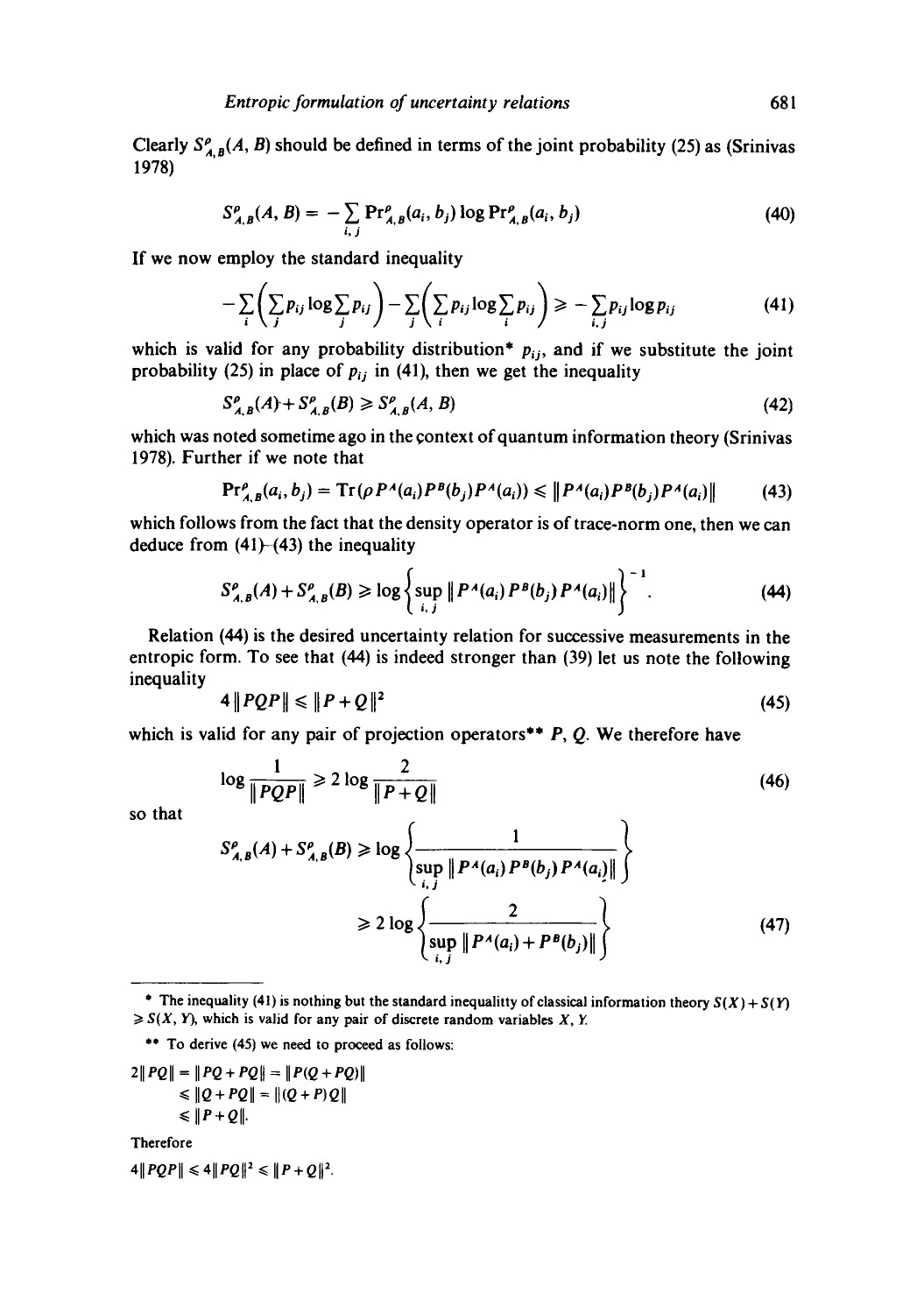thus showing that inequality (44) is stronger than (39). In the process we have also clearly shown that the lower bound for the sum of uncertainties is indeed greater for the case of successive measurements than for the case of distinct measurements. This of course confirms the conventional wisdom that the interference of one measurement on the other should contribute to a larger overall uncertainty in the case of successive measurements. Actually an estimate of the interference caused by an earlier A-measurement on the uncertainty in the outcome of a later B-measurement can be had from the following inequality

$$
S_{A,B}^{\rho}(B) \ge \log \left\{ \frac{1}{\sup_j \left\| \varepsilon^A (P^B(b_j)) \right\|} \right\} \tag{48}
$$

where

$$
\varepsilon A(P^B(b_j)) = \sum_i P^A(a_i) P^B(b_j) P^A(a_i). \tag{49}
$$

The inequality (48) follows directly from (38) and reveals the following very important fact that while the lower bound of  $S<sup>\rho</sup>(B)$  is always zero (which is attained for eigenstates of B), the lower bound of  $S_{A,B}^{\rho}(B)$  can be strictly non-negative. In other words if

$$
\sup_j \|\varepsilon^A(P^B(b_j))\| < 1\tag{50}
$$

then whatever be the initial state  $\rho$  of the system, the outcome of a B-measurement which follows an A-measurement is *always* uncertain. The inequality (48) appears to be the clearest statement of the fact that an earlier A-measurement in itself can induce a 'non-zero uncertainty' in the outcome of a later B-measurement, whatever be the initial state of the system. We should however note that the lower bound derived for the sum of uncertainties  $S_{A,B}^{\rho}(A) + S_{A,B}^{\rho}(B)$  in (44), is in general greater than the lower bound obtained in (48) for  $S_{A,B}^{\rho}(B)$  alone. This follows from the relation

$$
P^A(a_i)P^B(b_j)P^A(a_i) = P^A(a_i)\epsilon^A(P^B(b_i))P^A(a_i)
$$

which gives rise to the inequality

$$
\sup_{i,j} \| P^A(a_i) P^B(b_j) P^A(a_i) \| \leq \sup_j \| \varepsilon^A (P^B(b_j)) \|.
$$
 (51)

Thus the lower bound on the sum of uncertainties  $S_{A,B}^{\rho}(A) + S_{A,B}^{\rho}(B)$  as given by (44) does not always arise solely from the interference of the earlier A-measurement.\*

We may now note some of the salient features of the uncertainty relation (44). Clearly

```
\|\epsilon^A(P^b(b_j)\| = \sup_i |\langle a_i|b_j\rangle|^2
```
so that

 $\sup_j ||\varepsilon^A (P^b(b_j)|| = \sup_{i,j} |\langle a_i | b_j \rangle|^2$  $=$  sup  $||P^A(a_i) P^B(b_j) P^A(a_i)||$ . hJ

<sup>\*</sup> We may however note that when both A and B have a purely non-degenerate spectra as given by (I 3a, b), then the inequality (51) will reduce to an equality because then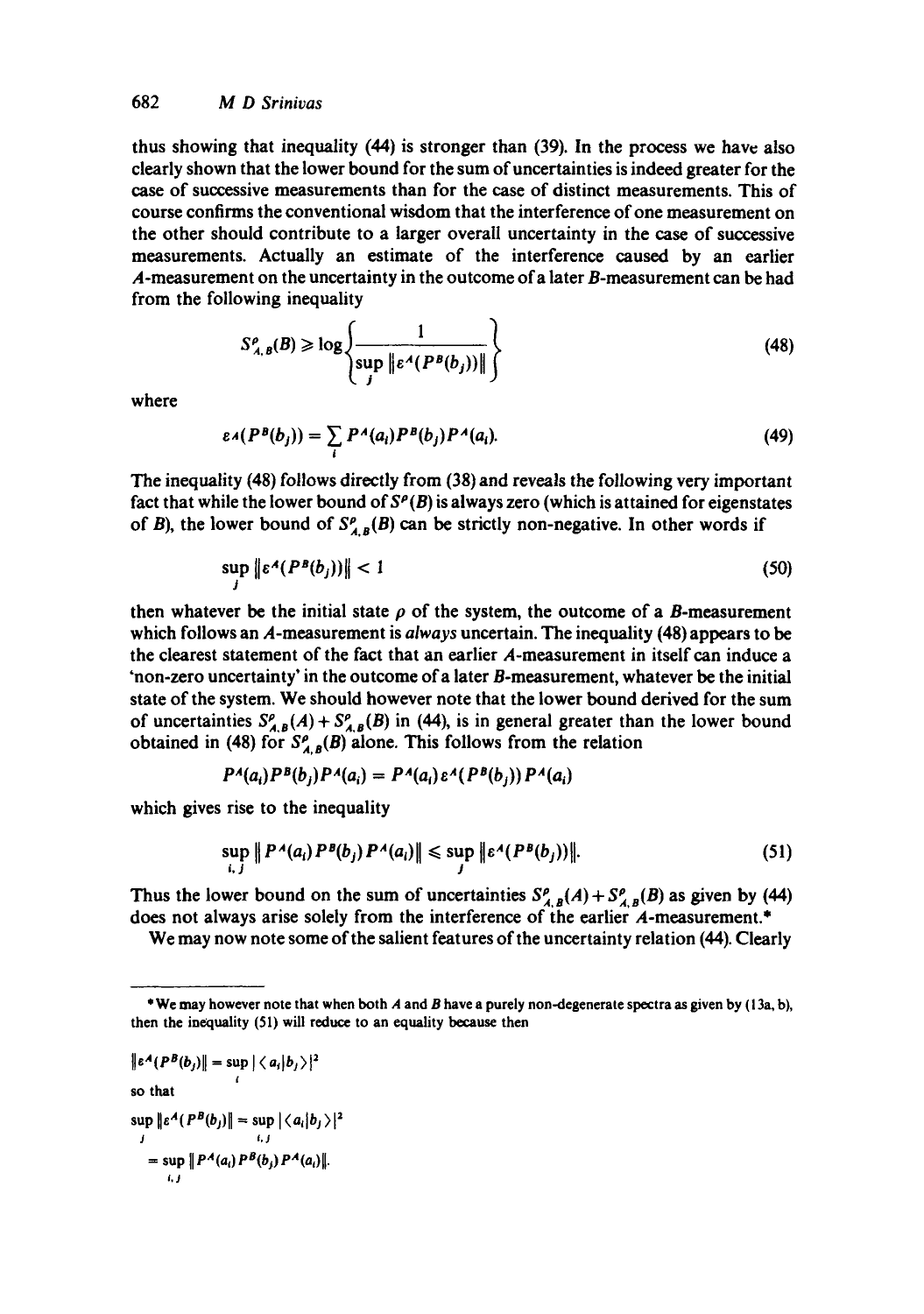the right side of(44) is non-negative and vanishes only when the observables A, B are such that

$$
\sup_{i,j} \| P^A(a_i) P^B(b_j) P^A(a_i) \| = 1.
$$
 (52)

It is a well-known result (Rehder 1979) that for any two projectors P, Q and any vector  $\psi$ , the relation

$$
\|PQP\psi\|=1
$$

will be satisfied if and only if

 $\psi \in \mathbb{R}$ ange  $P \cap \mathbb{R}$ ange Q.

From the above it follows that (52) will be satisfied *(i.e.* the right side of (44) will vanish) essentially only when the observables  $A$ ,  $B$  have a joint eigenvector. This could have also been seen directly from the inequality (47) and our remarks concerning the limiting case of the Deutsch-Partovi relation. Also if observables  $A, B$  have a purely nondegenerate spectrum as given by  $(13a, b)$ , then  $(44)$  and  $(47)$  reduce to

$$
S_{A,B}^{\rho}(A) + S_{A,B}^{\rho}(B) \ge \log \frac{1}{\sup_{i,j} |\langle a_i | b_j \rangle|^2} \ge 2 \log \frac{2}{1 + \sup_{i,j} |\langle a_i | b_j \rangle|}.
$$
 (53)

Another curious feature of the uncertainty relation for successive measurements (44) follows from the following relation (Rehder 1979)

$$
||PQP|| = ||QPQ|| \tag{54}
$$

valid for all projectors  $P$ ,  $Q$ . From (54) it follows that the lower bound on the sum  $S_{A,B}^{\rho}(A) + S_{A,B}^{\rho}(B)$  is the same as that for the sum  $S_{B,A}^{\rho}(A) + S_{B,A}^{\rho}(B)$ . In other words the lower bound on the sum of uncertainties is the same if the B-measurement *immediately*  follows the A-measurement or vice-versa.

Finally we may note that many of the results obtained in this section for the case of a sequence of two measurements can be easily generalised to any arbitrary sequence of measurements, provided we still restrict ourselves to a consideration of observables with discrete spectra only. For instance if  $C$  is an observable with spectral resolution

$$
C = \sum_{\kappa} C_{\kappa} P^{c}(c_{\kappa})
$$
\n(55)

and if we consider the sequence of measurements A, B, C performed on an ensemble of systems originally prepared in state  $\rho$ , then our results (42), (44) and (48) can be generalised (with obvious extension of the notation) to

$$
S_{A,B,C}^{\rho}(A) + S_{A,B,C}^{\rho}(B) + S_{A,B,C}^{\rho}(C) \geq S_{A,B,C}^{\rho}(A/B, C)
$$
  
\n
$$
\geq \log \left\{ \sup_{i,r,k} \| P^A(a_i) P^B(b_r) P^C(c_k) P^B(b_r) P^A(a_i) \| \right\}^{-1}
$$
(56)

$$
S_{A,B,C}^{\rho}(C) \ge \log \frac{1}{\sup_{k} \| \varepsilon^A \varepsilon^B P^C(c_k) \|}
$$
\n(57)